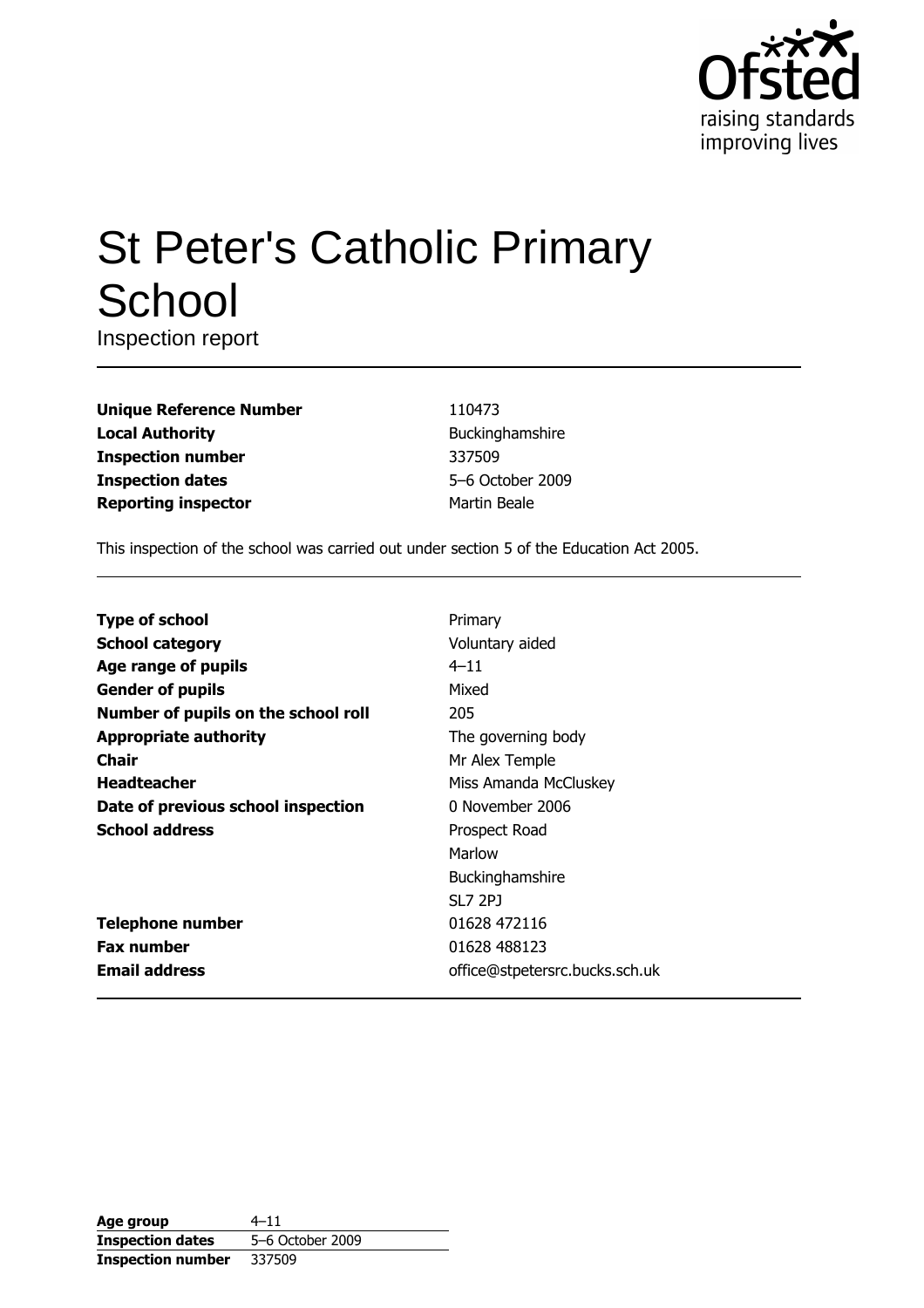The Office for Standards in Education, Children's Services and Skills (Ofsted) regulates and inspects to achieve excellence in the care of children and young people, and in education and skills for learners of all ages. It regulates and inspects childcare and children's social care, and inspects the Children and Family Court Advisory Support Service (Cafcass), schools, colleges, initial teacher training, work-based learning and skills training, adult and community learning, and education and training in prisons and other secure establishments. It rates council children's services, and inspects services for looked after children, safequarding and child protection.

Further copies of this report are obtainable from the school. Under the Education Act 2005, the school must provide a copy of this report free of charge to certain categories of people. A charge not exceeding the full cost of reproduction may be made for any other copies supplied.

If you would like a copy of this document in a different format, such as large print or Braille, please telephone 08456 404045, or email enquiries@ofsted.gov.uk.

You may copy all or parts of this document for non-commercial educational purposes, as long as you give details of the source and date of publication and do not alter the documentation in any way.

Royal Exchange Buildings St Ann's Square Manchester M2 7LA T: 08456 404045 Textphone: 0161 618 8524 E: enquiries@ofsted.gov.uk W: www.ofsted.gov.uk © Crown copyright 2009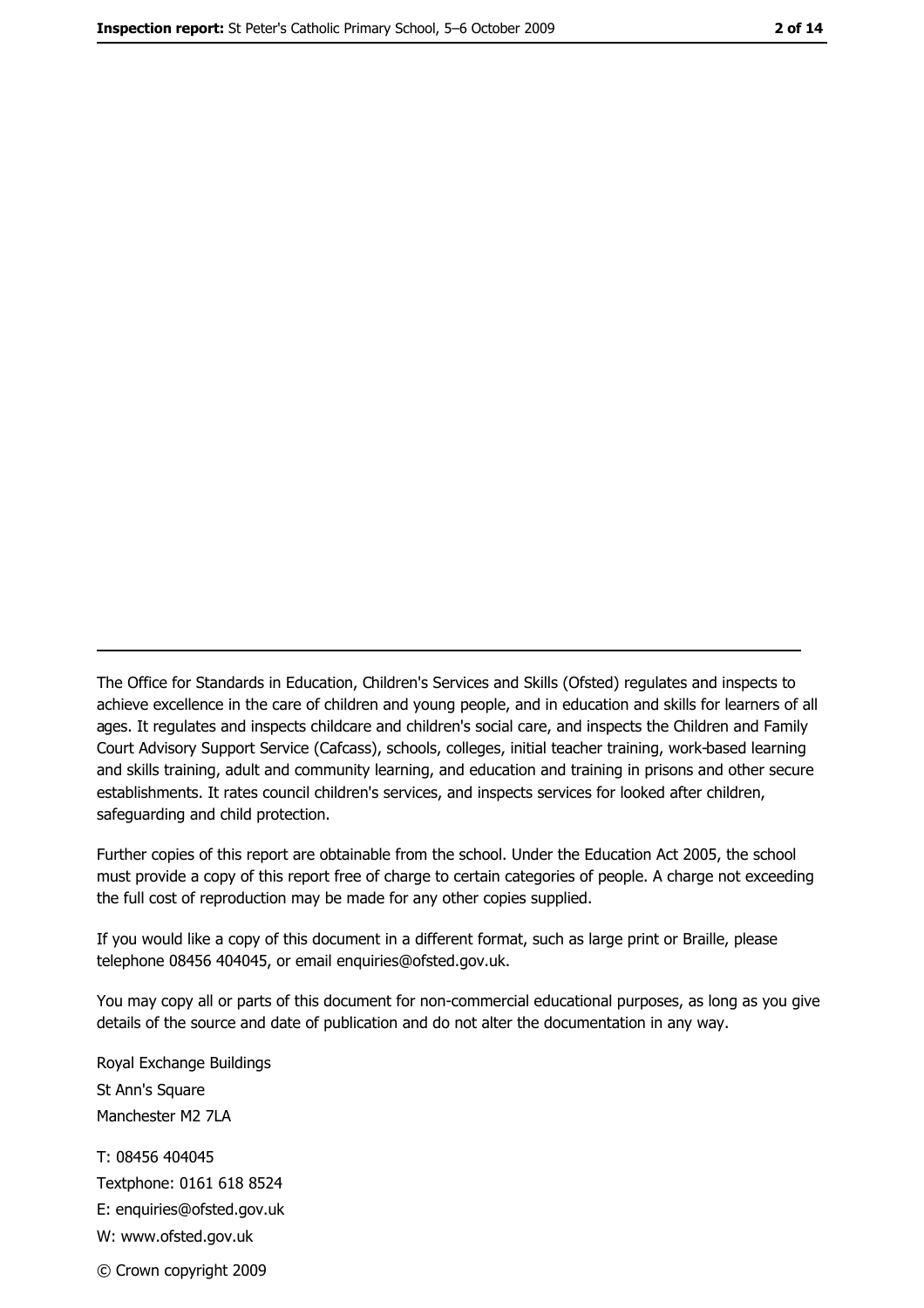# **Introduction**

This inspection was carried out by three additional inspectors. The inspectors visited 14 lessons, attended assemblies, and held meetings with staff, groups of pupils and the chair of governors. They observed the school's work, and looked at assessment information, pupils' books, pupil records and improvement plans. The team received and analysed 99 parental questionnaires, 109 responses to the Key Stage 2 pupil survey and eight responses to the staff questionnaire

The inspection team reviewed many aspects of the school's work. It looked in detail at the following:

- how well the school enriches and extends the pupils' experiences and challenges  $\blacksquare$ their thinking
- the extent to which pupils understand how to improve their learning, and their  $\blacksquare$ involvement in assessing their work and that of others
- how effectively pupils develop and use their information and communication  $\blacksquare$ technology (ICT) skills

# **Information about the school**

This is a below average sized school in which no pupil is eligible for a free school meal. The proportion of pupils from minority ethnic backgrounds has risen to over one fifth, although no pupils are at an early stage of learning English. There are proportionately less pupils identified with special educational needs and/or disabilities than nationally, although the proportion with a statement of special educational needs is well above average. Most of these pupils are currently in Year 6 and include pupils with visual impairment. Children in the Early Years Foundation Stage are taught in a Reception class which they were attending only in the morning at the time of the inspection. The school has been awarded the Active Mark and has gained Healthy School status.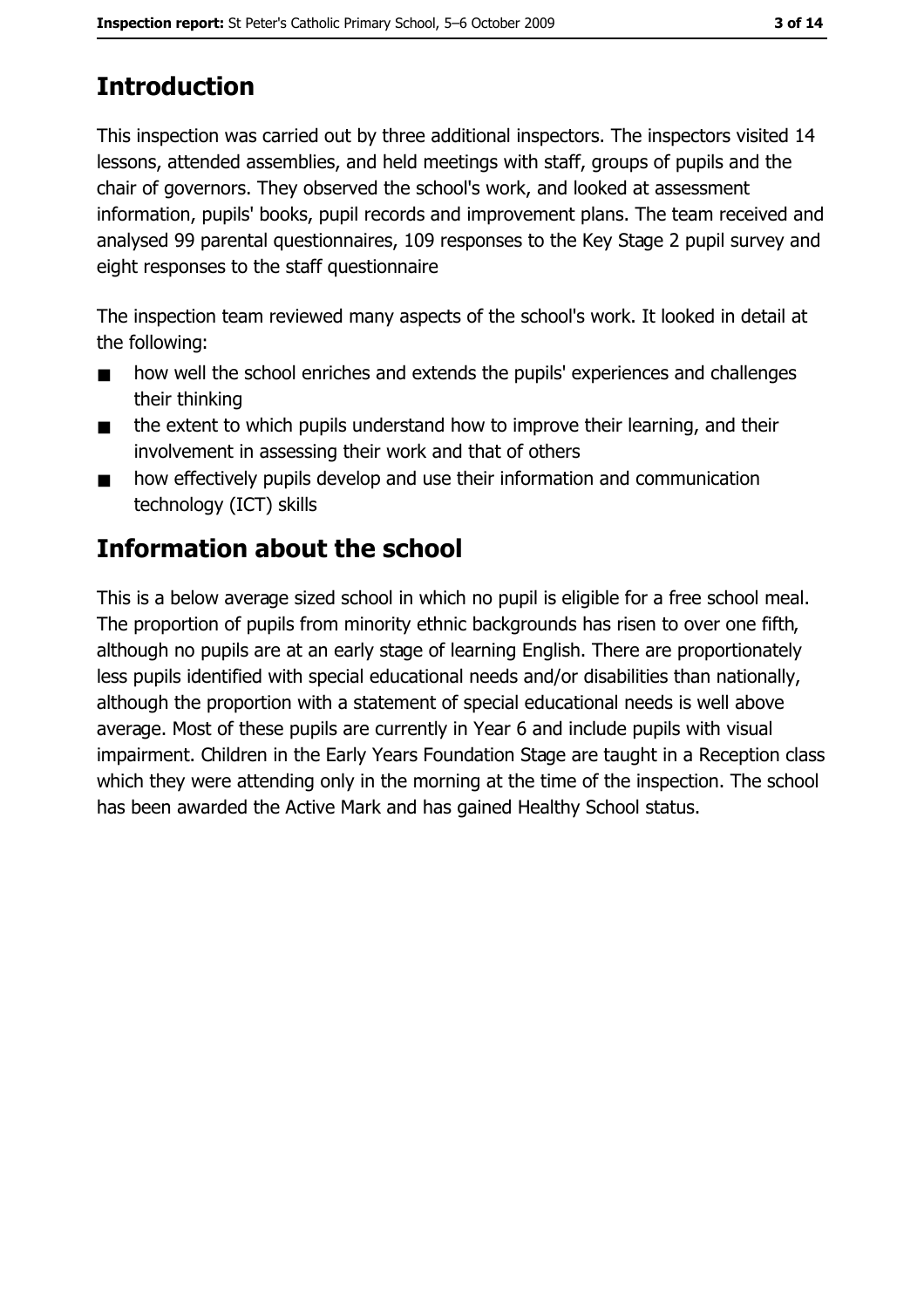# **Inspection judgements**

# Overall effectiveness: how good is the school?

## The school's capacity for sustained improvement

## **Main findings**

The school's effectiveness has slipped since its last inspection. This is largely because the actions to tackle areas for improvement identified then have not been sufficiently rigorous and, over this period, the pupils' rate of progress has slowed. The children's good start in Reception is not being built on consistently across the rest of the school. Although test results have followed a rising trend at the end of Year 2 in recent years and have been significantly above average at the end of Year 6, this is much to do with above average starting points at the beginning of Year 1. Pupils' progress and achievement are satisfactory rather than good.

While the majority of teaching moves pupils' learning forward at a good rate, this is not always the case for everyone. There are several reasons for this. Teachers do not consistently engage pupils or help them to take responsibility for their own learning. They do not always extend the thinking of the large number of more able pupils or provide them with the opportunity to develop their own lines of enquiry. By contrast, pupils who need extra help with their learning receive effective guidance from skilled support staff and experience tasks that are adapted closely to their individual targets. Their progress also benefits from the expertise and support of external agencies. This enables these pupils to make good progress.

Teachers make learning more interesting by linking subjects and providing a vehicle for them to develop their writing in a wide range of contexts. There have been some improvements in the use of information and communication technology (ICT) over recent years, but pupils report that they do not have frequent and regular opportunities to hone and utilise their skills across all subjects. The school adds considerably to the pupils' experiences through a wide range of enrichment activities.

Attendance levels are high and reflect the school's constructive links with home. Parents are pleased with the school. One summed up the views of many when writing, 'I am very happy with not just the achievements but also the overall commitment that the staff make to their pupils. I feel privileged that my child can attend this school.

Monitoring has become more systematic since the last inspection and is now a more integral part of the role of subject leaders. Nevertheless, the school does not use the evidence gained to judge the extent to which its work is benefiting the pupils' academic and personal development and how it could be improved. One consequence of this is that planning is not based on clearly defined priorities and is not an effective tool for bringing about rapid and sustained improvement. This gives the school satisfactory, rather than good, capacity for further improvement.

| З |  |
|---|--|
| З |  |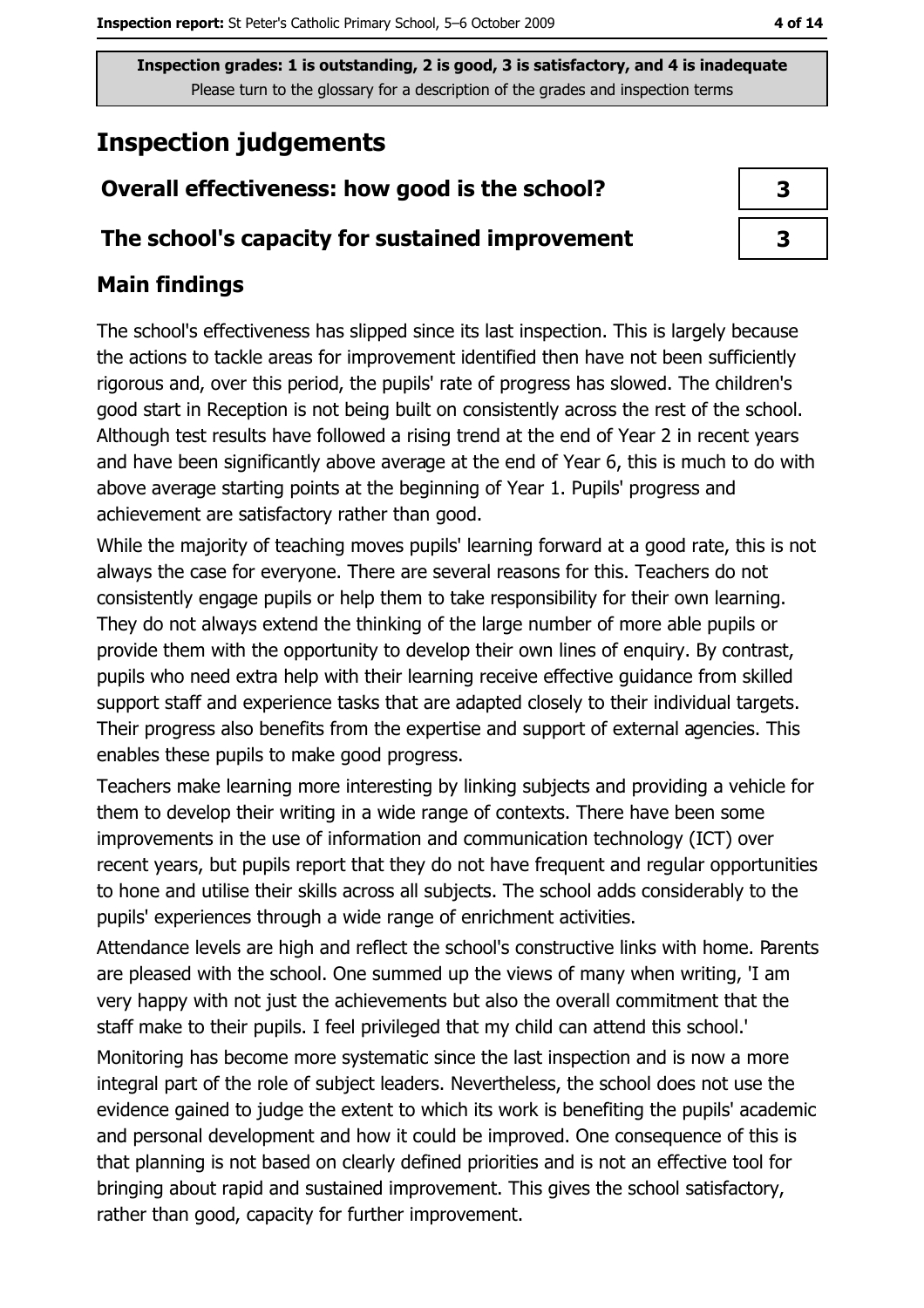## What does the school need to do to improve further?

- Move learning forward more rapidly and develop the pupils as independent learners  $\blacksquare$ by:
- identifying the characteristics of good and outstanding learning and how these can  $\blacksquare$ be promoted by teachers
- adopting strategies that engage pupils more so that they can take greater  $\blacksquare$ ownership of their learning
- providing frequent and carefully planned opportunities for pupils to use new  $\blacksquare$ technologies to extend their learning.
- Focus school evaluation and development priorities on the impact of actions on  $\blacksquare$ outcomes for the pupils by:
- establishing a cycle of self-evaluation that involves all stakeholders and is based on  $\blacksquare$ rigorous monitoring processes
- tracking the pupils' progress more frequently and taking rapid action if they are not  $\blacksquare$ achieving their targets
- identifying criteria against which to judge the effectiveness of the school's actions.  $\blacksquare$

## **Outcomes for individuals and groups of pupils**

Year 6 test results show that most pupils reach, and the large majority exceed, standards expected nationally by the time they move on to secondary school. Standards in reading are higher than in writing. Improving writing is a matter the school is tackling by encouraging pupils to write in a wide range of subjects and contexts, although it is too early to see significant improvements. The school's own assessment data shows pupils are making satisfactory progress in the core subjects, with some variations between subjects and year groups. This is confirmed by the evidence from lesson observations undertaken during the inspection. Pupils work at a steady pace in lessons. They develop and apply their skills at an appropriate rate but are not always clear about how to move their learning forward more rapidly.

The pupils say they enjoy school and particularly the additional activities provided for them. The school's warm and welcoming ethos helps pupils to develop tolerance and understanding. The pupils are confident, articulate and polite. They feel safe because as one put it. The school sorts out problems quickly and fairly.' The good behaviour in lessons of most pupils contributes positively to their learning. The vast majority act sensibly and with consideration towards others, responding with little fuss to their teachers' expectations. This is not the case for all, as some pupils pointed out in their questionnaire responses. A few pupils take time to settle to tasks and are not always keen to challenge or extend themselves.

The pupils are developing a good understanding of wider issues, especially those affecting the environment. The focus on encouraging a balanced diet and regular exercise means they are fully aware of how to adopt a healthy lifestyle. The pupils are helped to understand how to behave safely and cope with risks posed in their everyday

 $\overline{\mathbf{3}}$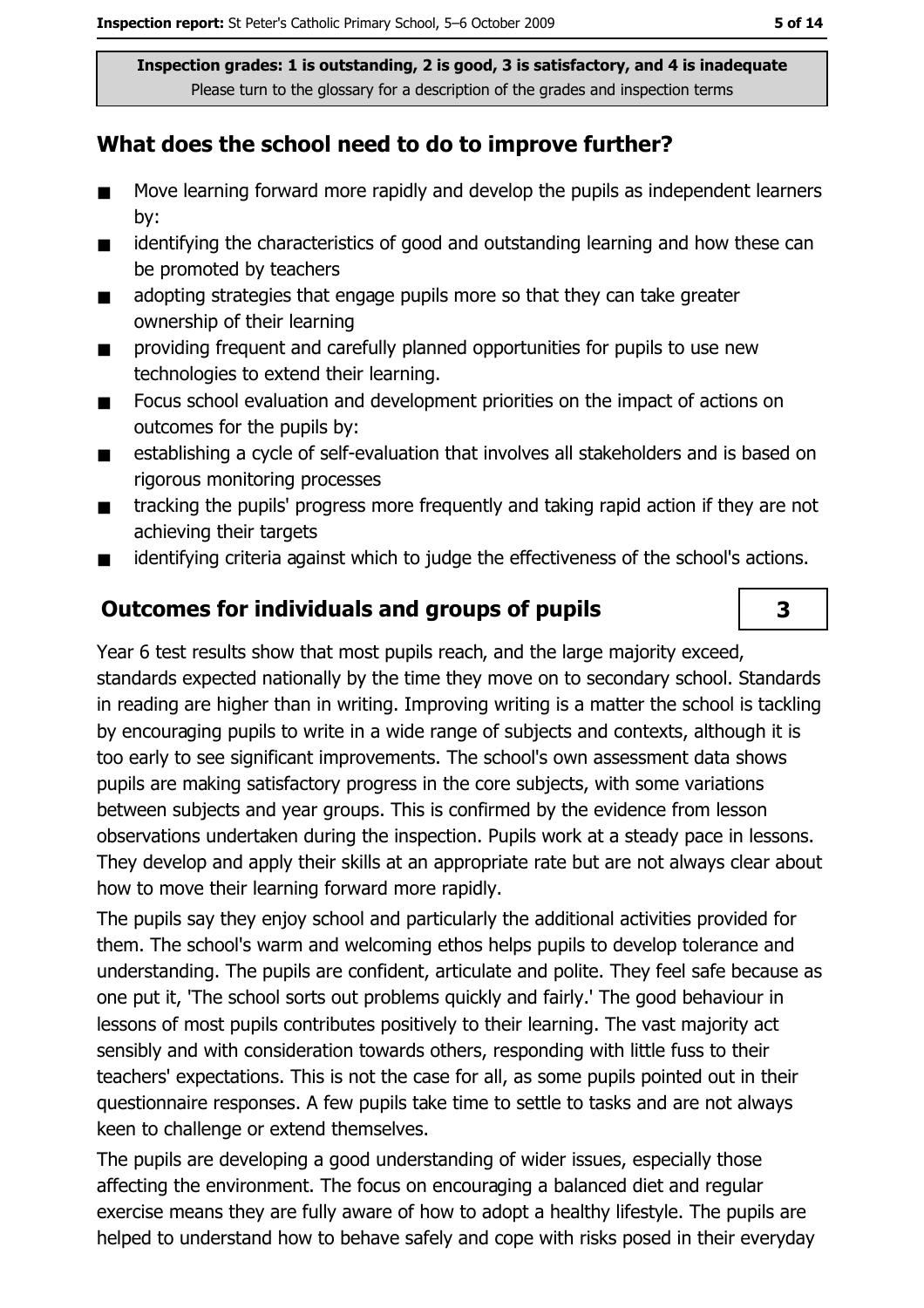lives, such as through indiscriminate use of the internet. They have a voice in school developments and play a major part in the life of their faith community.

These are the grades for pupils' outcomes

| Pupils' achievement and the extent to which they enjoy their learning                                                     |                         |
|---------------------------------------------------------------------------------------------------------------------------|-------------------------|
| Taking into account:<br>Pupils' attainment <sup>1</sup>                                                                   | 1                       |
| The quality of pupils' learning and their progress                                                                        | 3                       |
| The quality of learning for pupils with special educational needs and/or<br>disabilities and their progress               | 2                       |
| The extent to which pupils feel safe                                                                                      | $\mathbf{2}$            |
| <b>Pupils' behaviour</b>                                                                                                  | $\mathbf{2}$            |
| The extent to which pupils adopt healthy lifestyles                                                                       | $\mathbf{2}$            |
| The extent to which pupils contribute to the school and wider community                                                   | $\overline{\mathbf{2}}$ |
| The extent to which pupils develop workplace and other skills that will<br>contribute to their future economic well-being | 3                       |
| Taking into account:<br>Pupils' attendance <sup>1</sup>                                                                   | 1                       |
| The extent of pupils' spiritual, moral, social and cultural development                                                   | 2                       |

#### How effective is the provision?

The majority of lessons are well taught, particularly when teachers focus on how to move the learning of individual pupils forward rapidly. In these lessons, activities are varied and pupils benefit considerably from sharing their thoughts with others. This helps to involve them fully in all aspects of a lesson. In the satisfactory lessons, by contrast, teachers do not involve pupils sufficiently and so they become passive learners. Questions do not probe their thinking and they are not consistently challenged to explain the reasons for their answers. Although work is set at different levels, this does not get to the heart of how to challenge the thinking of more able pupils and move their learning forward at pace. The school's aim for learning to become more personalised is not being realised quickly enough and pupils are still not frequently involved in assessing the quality of their work or that of their peers.

The pupils' experiences are enriched by a wide range of activities to extend their

The grades for attainment and attendance are: 1 is high; 2 is above average; 3 is broadly average; and 4 is low.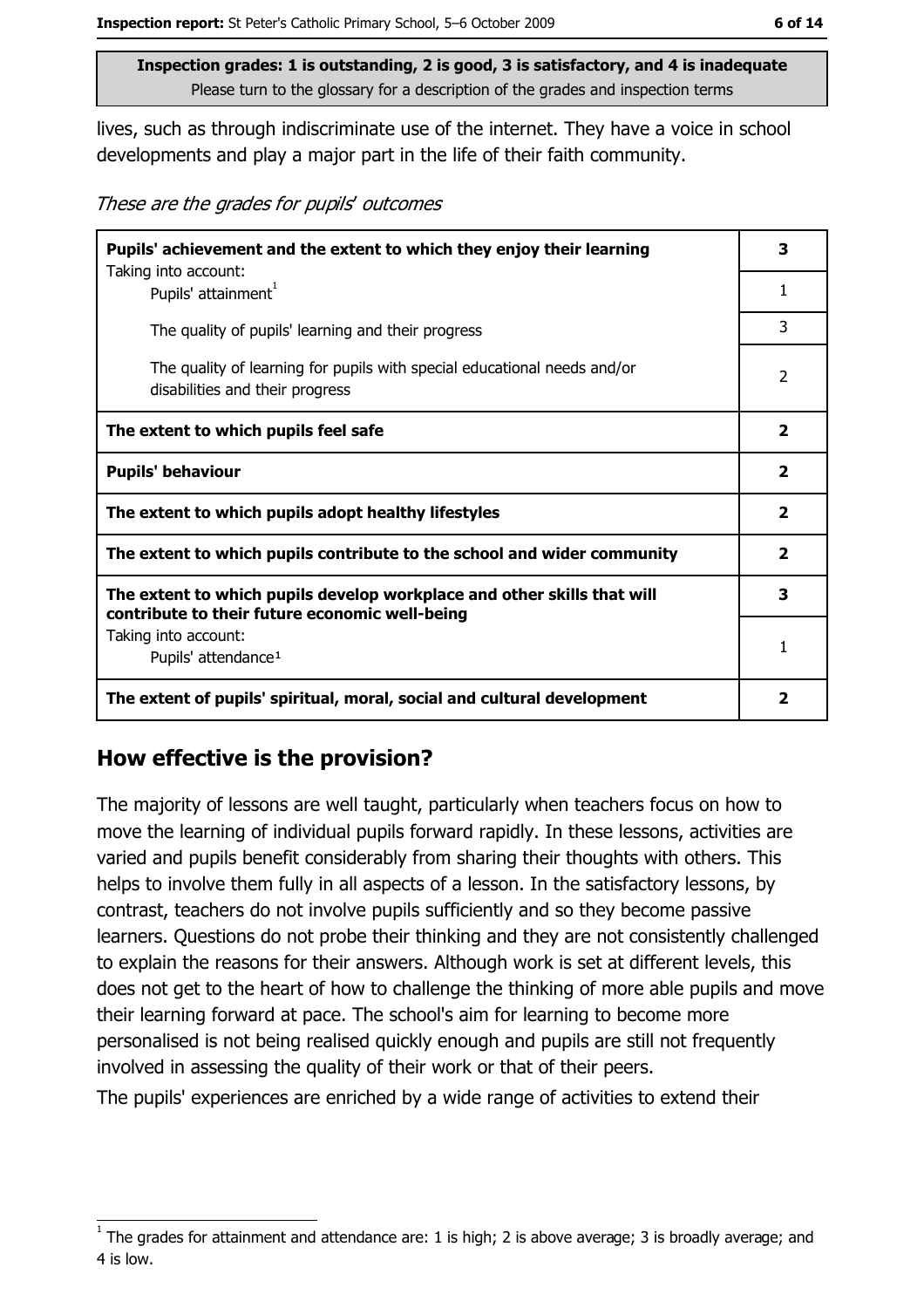learning. These are much enjoyed by the pupils and are a highlight of their school life. The close partnership with local secondary schools and the expertise of other providers broaden the opportunities for pupils in many areas, including sport, as reflected in the Active Mark award. The pupils value greatly the range of educational visits planned to extend their learning

Pupils are now much more aware than at the last inspection of how well they are doing and the steps they can take to improve their learning. Pupils mostly understand their targets for improvement in writing and mathematics. Marking identifies where a piece of work needs improving but does not always provide clear guidance on how this can be achieved or link this to an individual's targets.

These are the grades for the quality of provision

| The quality of teaching                                                                                    | 3 |
|------------------------------------------------------------------------------------------------------------|---|
| Taking into account:                                                                                       |   |
| The use of assessment to support learning                                                                  |   |
| The extent to which the curriculum meets pupils' needs, including, where<br>relevant, through partnerships | 2 |
| The effectiveness of care, guidance and support                                                            |   |

## How effective are leadership and management?

The headteacher and other school leaders are ambitious for the pupils, but have not always focused their action on how changes to provision can bring about improved outcomes for the pupils. Pupils are set quite challenging targets at the start of each year. Nevertheless, the majority fail to reach them because their progress has only recently started to be more rigorously checked and action taken if they fall behind. This is one reason why the progress of the majority is only satisfactory. Teachers are supported to raise their performance, but improvements have been patchy because they do not always focus on what makes for better learning for all pupils.

Governors support school developments, but are not sufficiently involved in checking on its performance or challenging it to tackle weaknesses when they arise. They have limited involvement in helping to shape the school's strategic direction. The school's view of its qualities and what it needs to do to improve, as reflected in its self-evaluation document, has not changed substantially since its last inspection. One result is that improvement planning is not effective in moving the school forward as rapidly as needed.

The school has well-organised arrangements for safeguarding the well-being of the pupils and to ensure that those working with the pupils are properly vetted. Governors take their responsibilities in this area very seriously and monitor closely the impact of policy in this area. The school is a happy, harmonious and cohesive community in which pupils of all backgrounds feel safe and secure. The school is successful in ensuring that barriers to learning are reduced for pupils who find learning difficult. As one pupil wrote,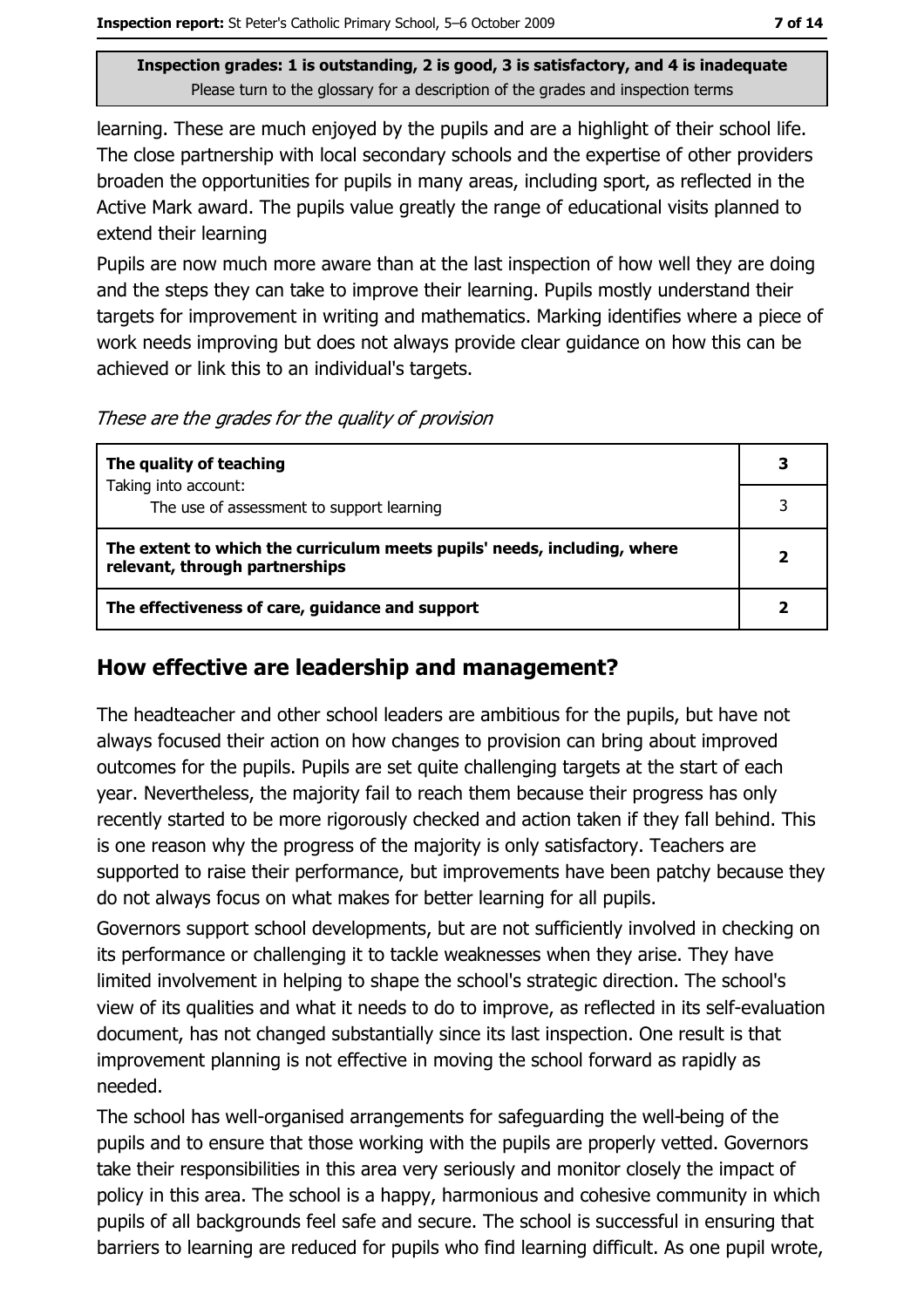'They give every child in school help when they need it.' Staff and governors understand the school's context and participate in activities to support pupils and their families. Nevertheless, plans to promote community cohesion are very new and yet to be fully implemented. This includes helping the pupils to gain a greater insight into the wider national and global community.

These are the grades for leadership and management

| The effectiveness of leadership and management in embedding ambition and<br>driving improvement                                                                     | з                       |
|---------------------------------------------------------------------------------------------------------------------------------------------------------------------|-------------------------|
| Taking into account:<br>The leadership and management of teaching and learning                                                                                      | 3                       |
| The effectiveness of the governing body in challenging and supporting the<br>school so that weaknesses are tackled decisively and statutory responsibilities<br>met | 3                       |
| The effectiveness of the school's engagement with parents and carers                                                                                                | $\overline{\mathbf{2}}$ |
| The effectiveness of partnerships in promoting learning and well-being                                                                                              | 2                       |
| The effectiveness with which the school promotes equality of opportunity and<br>tackles discrimination                                                              | 3                       |
| The effectiveness of safeguarding procedures                                                                                                                        | $\overline{\mathbf{2}}$ |
| The effectiveness with which the school promotes community cohesion                                                                                                 | 3                       |
| The effectiveness with which the school deploys resources to achieve<br>value for money                                                                             | 3                       |

# **Early Years Foundation Stage**

The youngest children have a good start to their school life in Reception. They make good progress from skills on entry above those expected for their age. By the time they move into Year 1, the vast majority have reached, and most have exceeded, the goals expected of five-year-olds. Key skills of literacy and numeracy are particularly refined by this stage and children make great strides forward in their personal development.

Good progress is based on a stimulating learning environment and a good balance of carefully planned activities both inside and outdoors. The outside classroom and its use to stimulate children's learning is an improvement since the last inspection, but scope remains for this to be developed into an even more exciting area for learning. The team of adults work closely to ensure that children learn a wide variety of skills based on a clear understanding of what they already know and can do. Their independence is encouraged so that the children become confident at initiating activities and developing their own ideas. They collaborate well with others and enjoy selecting resources to extend their learning.

The children feel safe because their welfare is at the heart of the work of the staff team.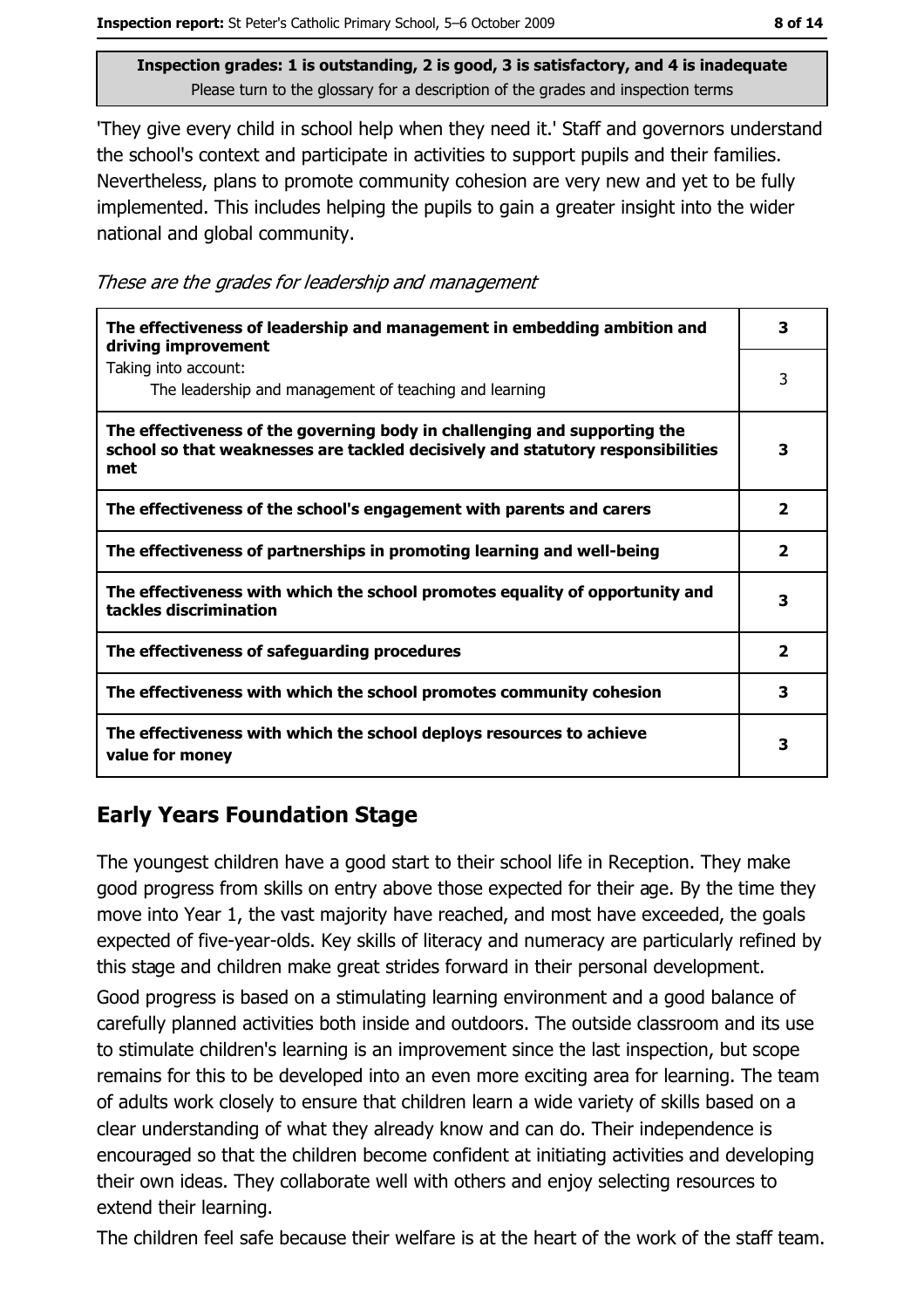They enjoy physical activity and appreciate the contribution of fruit and vegetables to a healthy diet. They understand the boundaries for their behaviour and act in a kind and considerate manner towards their classmates. This means that they can learn and develop in a calm and purposeful environment. Close links with home help the children to settle into the class and its routines.

These are the grades for the Early Years Foundation Stage

| <b>Overall effectiveness of the Early Years Foundation Stage</b>                             | $\mathbf{2}$ |
|----------------------------------------------------------------------------------------------|--------------|
| Taking into account:<br>Outcomes for children in the Early Years Foundation Stage            |              |
| The quality of provision in the Early Years Foundation Stage                                 |              |
| The effectiveness of leadership and management of the Early Years<br><b>Foundation Stage</b> | 2            |

#### **Views of parents and carers**

With few exceptions, parents are happy with all that the school tries to do for their children. The inspection team found evidence to confirm their positive views about how the school keeps their children safe, helps them to be healthy, promotes their smooth transition from one stage to the next, and supports their children if they have specific learning needs. By contrast, the inspection team could not support parental views that teaching is good or that the school is well led and managed.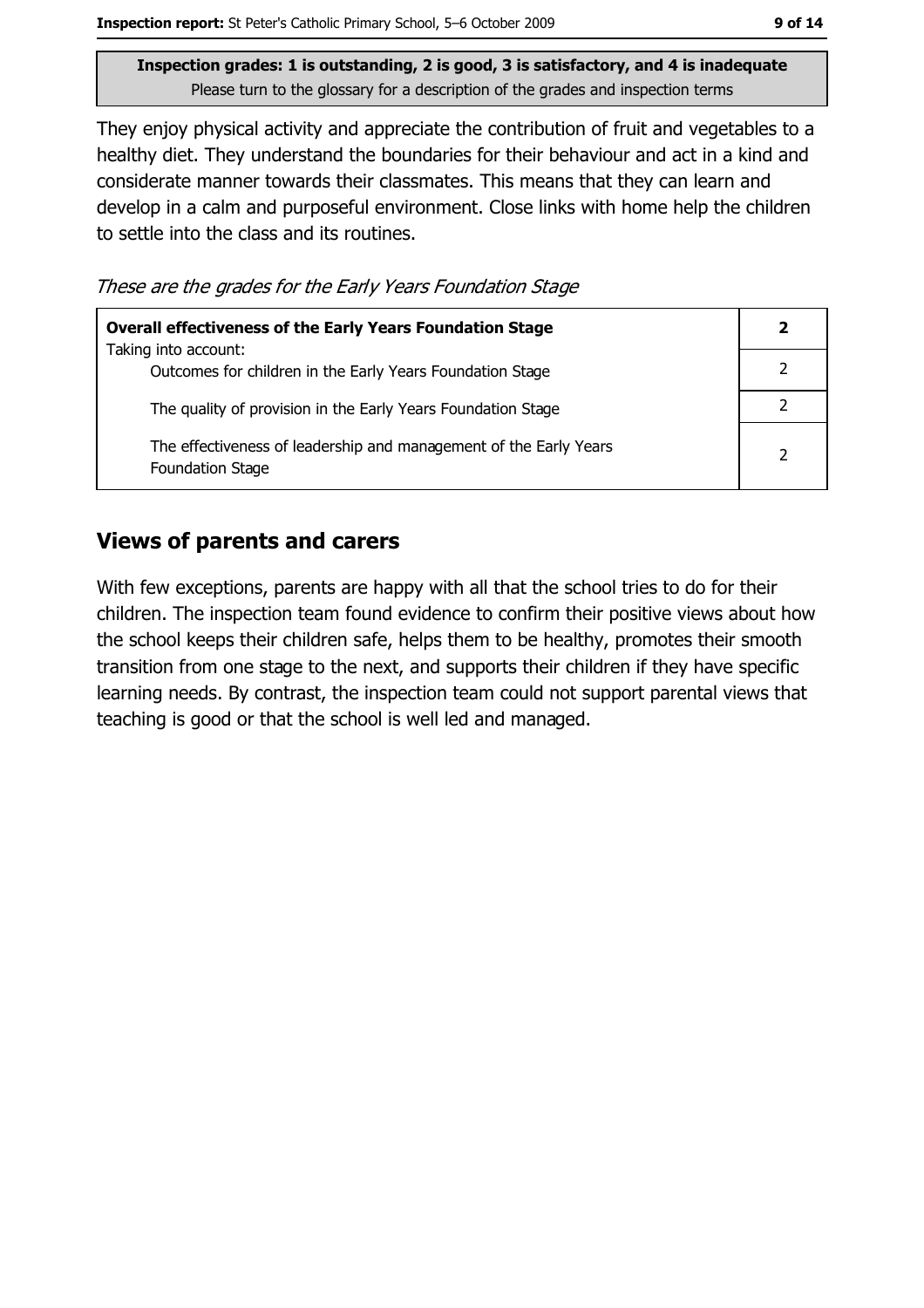#### Responses from parents and carers to Ofsted's questionnaire

Ofsted invited all the registered parents and carers of pupils registered at St Peter's Catholic Primary School to complete a questionnaire about their views of the school.

In the questionnaire, parents and carers were asked to record how strongly they agreed with 12 statements about the school.

The inspection team received 99 completed questionnaires by the end of the on-site inspection. In total, there are 205 pupils registered at the school.

| <b>Statements</b>                                                                                                                                                                                                                                       | <b>Strongly</b><br><b>Agree</b> |               | <b>Agree</b> |               | <b>Disagree</b> |                | <b>Strongly</b><br>disagree |                |
|---------------------------------------------------------------------------------------------------------------------------------------------------------------------------------------------------------------------------------------------------------|---------------------------------|---------------|--------------|---------------|-----------------|----------------|-----------------------------|----------------|
|                                                                                                                                                                                                                                                         | <b>Total</b>                    | $\frac{1}{2}$ | <b>Total</b> | $\frac{0}{0}$ | <b>Total</b>    | $\frac{1}{2}$  | <b>Total</b>                | $\frac{1}{2}$  |
| My child enjoys school                                                                                                                                                                                                                                  | 57                              | 56            | 22           | 22            | 1               | $\mathbf{1}$   | 0                           | 0              |
| The school keeps my child<br>safe                                                                                                                                                                                                                       | 55                              | 56            | 24           | 24            | 1               | 1              | 0                           | $\mathbf 0$    |
| The school informs me<br>about my child's progress                                                                                                                                                                                                      | 46                              | 46            | 29           | 29            | 4               | 4              | 0                           | 0              |
| My child is making enough<br>progress at this school                                                                                                                                                                                                    | 40                              | 40            | 33           | 33            | $\mathbf{1}$    | $\mathbf{1}$   | 3                           | 3              |
| The teaching is good at this<br>school                                                                                                                                                                                                                  | 50                              | 51            | 25           | 25            | $\mathbf{1}$    | $\mathbf{1}$   | 1                           | $\mathbf{1}$   |
| The school helps me to<br>support my child's learning                                                                                                                                                                                                   | 43                              | 43            | 31           | 31            | 5               | 5              | 1                           | $\mathbf{1}$   |
| The school helps my child to<br>have a healthy lifestyle                                                                                                                                                                                                | 44                              | 44            | 35           | 35            | $\mathbf{1}$    | $\mathbf{1}$   | 0                           | $\mathbf 0$    |
| The school makes sure that<br>my child is well prepared for<br>the future (for example<br>changing year group,<br>changing school, and for<br>children who are finishing<br>school, entering further or<br>higher education, or<br>entering employment) | 44                              | 44            | 32           | 32            | $\mathbf{1}$    | $\mathbf{1}$   | $\overline{2}$              | $\overline{2}$ |
| The school meets my child's<br>particular needs                                                                                                                                                                                                         | 38                              | 38            | 37           | 37            | $\overline{2}$  | $\overline{2}$ | $\overline{2}$              | $\overline{2}$ |
| The school deals effectively<br>with unacceptable behaviour                                                                                                                                                                                             | 30                              | 30            | 35           | 35            | $\overline{7}$  | $\overline{7}$ | 0                           | $\mathbf 0$    |
| The school takes account of<br>my suggestions and<br>concerns                                                                                                                                                                                           | 33                              | 33            | 38           | 38            | 3               | 3              | $\mathbf{1}$                | $\mathbf{1}$   |
| The school is led and<br>managed effectively                                                                                                                                                                                                            | 42                              | 42            | 36           | 36            | $\mathbf{1}$    | $\mathbf{1}$   | $\mathbf{1}$                | $\mathbf{1}$   |
| Overall, I am happy with my<br>child's experience at this<br>school                                                                                                                                                                                     | 54                              | 55            | 23           | 23            | $\mathbf{1}$    | $\mathbf{1}$   | $\mathbf{1}$                | $\mathbf{1}$   |

The table above summarises the responses that parents and carers made to each statement. The percentages indicate the proportion of parents and carers giving that response out of the total number of completed questionnaires. Where one or more parents and carers chose not to answer a particular question, the percentages will not add up to 100%.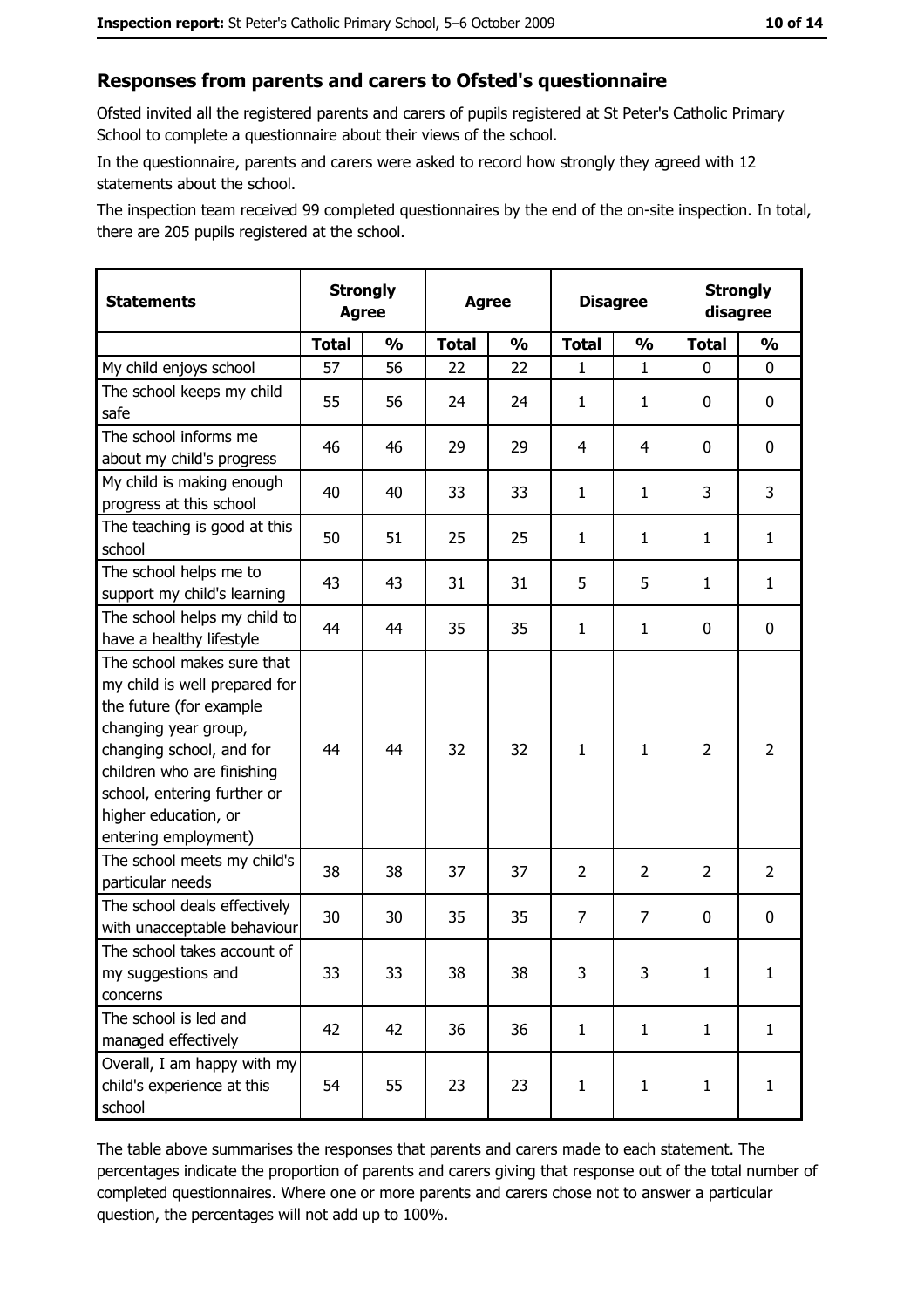# Glossary

| Grade   | <b>Judgement</b> | <b>Description</b>                                                                                                                                                                                                               |
|---------|------------------|----------------------------------------------------------------------------------------------------------------------------------------------------------------------------------------------------------------------------------|
| Grade 1 | Outstanding      | These features are highly effective. An oustanding<br>school provides exceptionally well for its pupils' needs.                                                                                                                  |
| Grade 2 | Good             | These are very positive features of a school. A school<br>that is good is serving its pupils well.                                                                                                                               |
| Grade 3 | Satisfactory     | These features are of reasonable quality. A satisfactory<br>school is providing adequately for its pupils.                                                                                                                       |
| Grade 4 | Inadequate       | These features are not of an acceptable standard. An<br>inadequate school needs to make significant<br>improvement in order to meet the needs of its pupils.<br>Ofsted inspectors will make further visits until it<br>improves. |

# What inspection judgements mean

## Overall effectiveness of schools inspected between September 2007 and July 2008

|                       | Overall effectiveness judgement (percentage of<br>schools) |      |                     |                   |
|-----------------------|------------------------------------------------------------|------|---------------------|-------------------|
| <b>Type of school</b> | <b>Outstanding</b>                                         | Good | <b>Satisfactory</b> | <b>Inadequate</b> |
| Nursery schools       | 39                                                         | 58   | 3                   | 0                 |
| Primary schools       | 13                                                         | 50   | 33                  | 4                 |
| Secondary schools     | 17                                                         | 40   | 34                  | 9                 |
| Sixth forms           | 18                                                         | 43   | 37                  | $\overline{2}$    |
| Special schools       | 26                                                         | 54   | 18                  | $\overline{2}$    |
| Pupil referral units  | 7                                                          | 55   | 30                  | 7                 |
| All schools           | 15                                                         | 49   | 32                  | 5                 |

New school inspection arrangements were introduced on 1 September 2009. This means that inspectors now make some additional judgements that were not made previously.

The data in the table above were reported in The Annual Report of Her Majesty's Chief Inspector of Education, Children's Services and Skills 2007/08.

Percentages are rounded and do not always add exactly to 100. Secondary school figures include those that have sixth forms, and sixth form figures include only the data specifically for sixth form inspection judgements.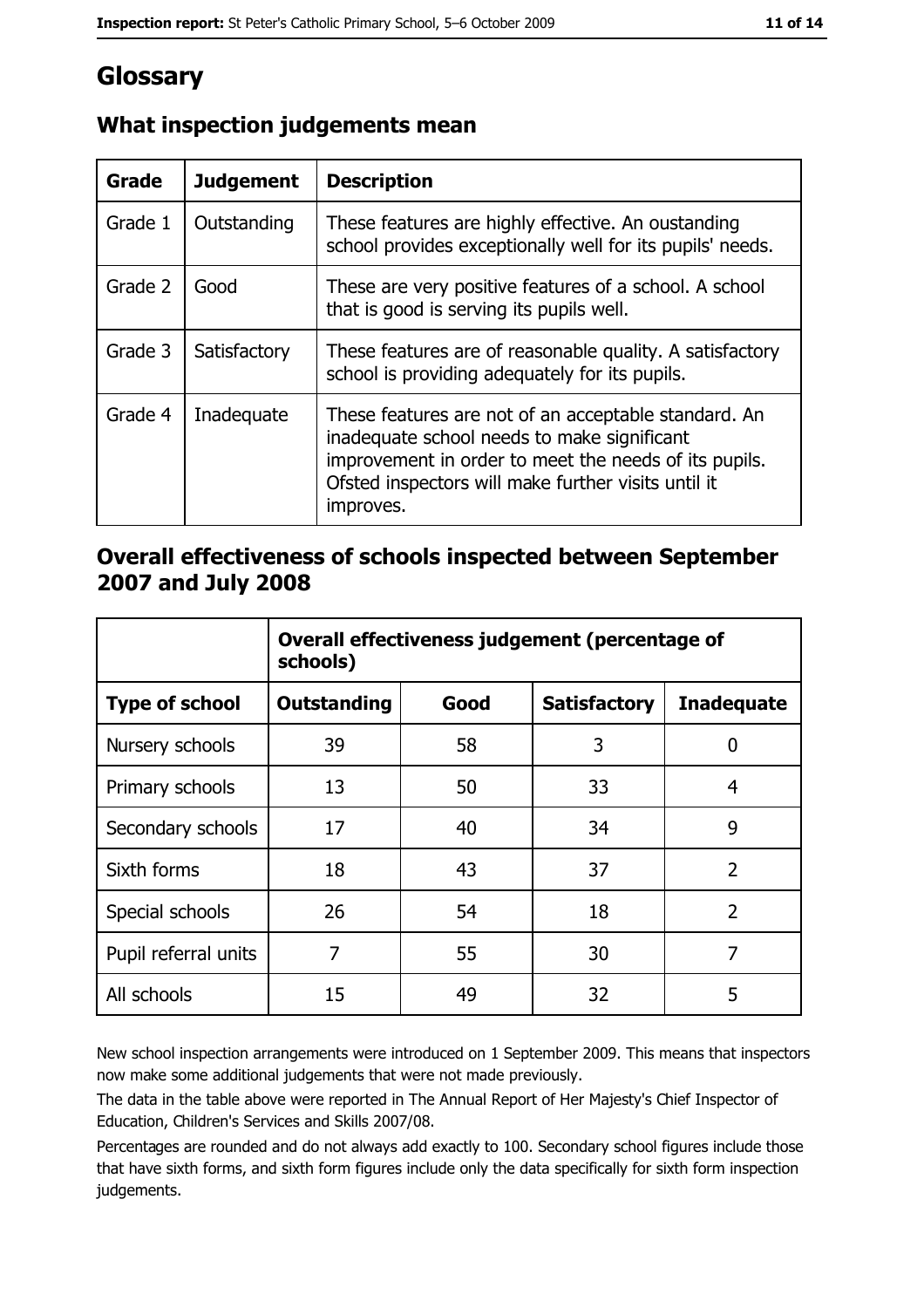# **Common terminology used by inspectors**

| Achievement:                  | the progress and success of a pupil in<br>their learning, development or training.                                                                                                                                                                                                                           |
|-------------------------------|--------------------------------------------------------------------------------------------------------------------------------------------------------------------------------------------------------------------------------------------------------------------------------------------------------------|
| Attainment:                   | the standard of the pupils' work shown by<br>test and examination results and in<br>lessons.                                                                                                                                                                                                                 |
| Capacity to improve:          | the proven ability of the school to<br>continue improving. Inspectors base this<br>judgement on what the school has<br>accomplished so far and on the quality of<br>its systems to maintain improvement.                                                                                                     |
| Leadership and management:    | the contribution of all the staff with<br>responsibilities, not just the headteacher,<br>to identifying priorities, directing and<br>motivating staff and running the school.                                                                                                                                |
| Learning:                     | how well pupils acquire knowledge,<br>develop their understanding, learn and<br>practise skills and are developing their<br>competence as learners.                                                                                                                                                          |
| <b>Overall effectiveness:</b> | inspectors form a judgement on a school's<br>overall effectiveness based on the findings<br>from their inspection of the school. The<br>following judgements, in particular,<br>influence what the overall effectiveness<br>judgement will be.                                                               |
|                               | The school's capacity for sustained<br>improvement.<br>Outcomes for individuals and groups<br>of pupils.<br>The quality of teaching.<br>The extent to which the curriculum<br>meets pupil's needs, including where<br>relevant, through partnerships.<br>The effectiveness of care, guidance<br>and support. |
| Progress:                     | the rate at which pupils are learning in<br>lessons and over longer periods of time. It<br>is often measured by comparing the<br>pupils' attainment at the end of a key<br>stage with their attainment when they<br>started.                                                                                 |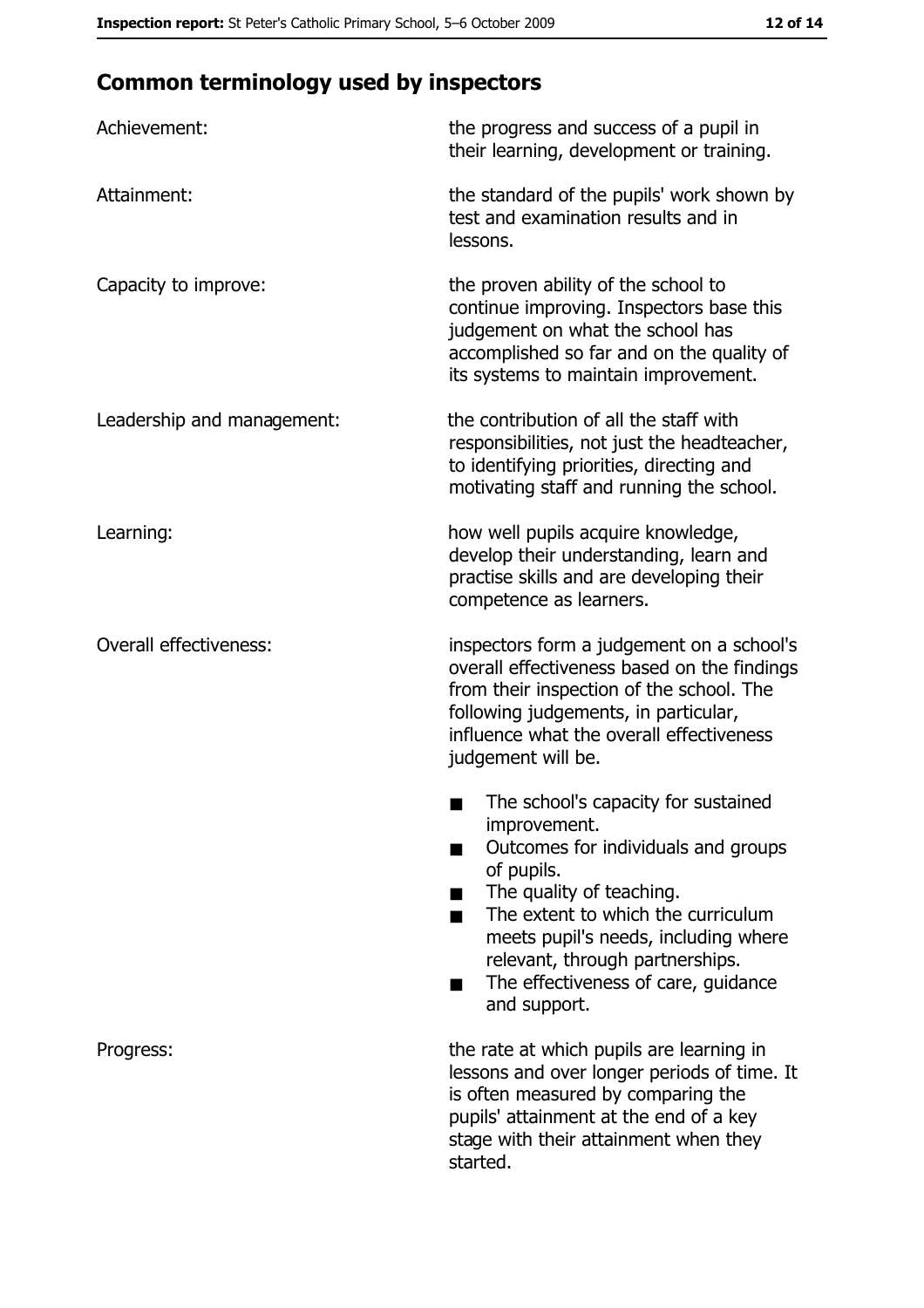This letter is provided for the school, parents and carers to share with their children. It describes Ofsted's main findings from the inspection of their school.



#### 7 October 2009

**Dear Pupils** 

Inspection of St Peter's Catholic Primary School, Marlow SL7 2PJ

Thank you all very much for your friendliness and help when we visited your school recently. We were pleased to see how much you enjoy school and we agree with you that your teachers take good care of you. You also take good care of each other. Your attendance is excellent. Well done. You behave well and those who have special jobs, such as members of the school council, carry out your duties responsibly. Thank you for sharing your views with us.

The youngest children get off to a good start in Reception and make good progress in the development of a wide range of skills because of the interesting ways activities are provided. The rest of you make satisfactory progress in Years 1 to 6. Most of you reach the standards expected by the time you leave in Year 6 and the large majority exceed this level. You are learning the skills you need for the future and finding out how to be mature and responsible people. This is because you have interesting things to learn.

Your headteacher, other staff and governors are trying hard to make the school even better. The two things we have asked them to do are to:

- move learning forward more rapidly by getting you to take greater responsibility so  $\blacksquare$ you can become more independent
- make sure that all the new ideas they introduce really benefit your academic and  $\blacksquare$ personal development.

I am sure that you and your teachers will work hard to make these improvements. You can play your part in helping the school to get even better by continuing to show such pride in your school and enthusiasm for learning.

I wish you well for the future.

Yours faithfully

**Martin Beale** 

Lead inspector